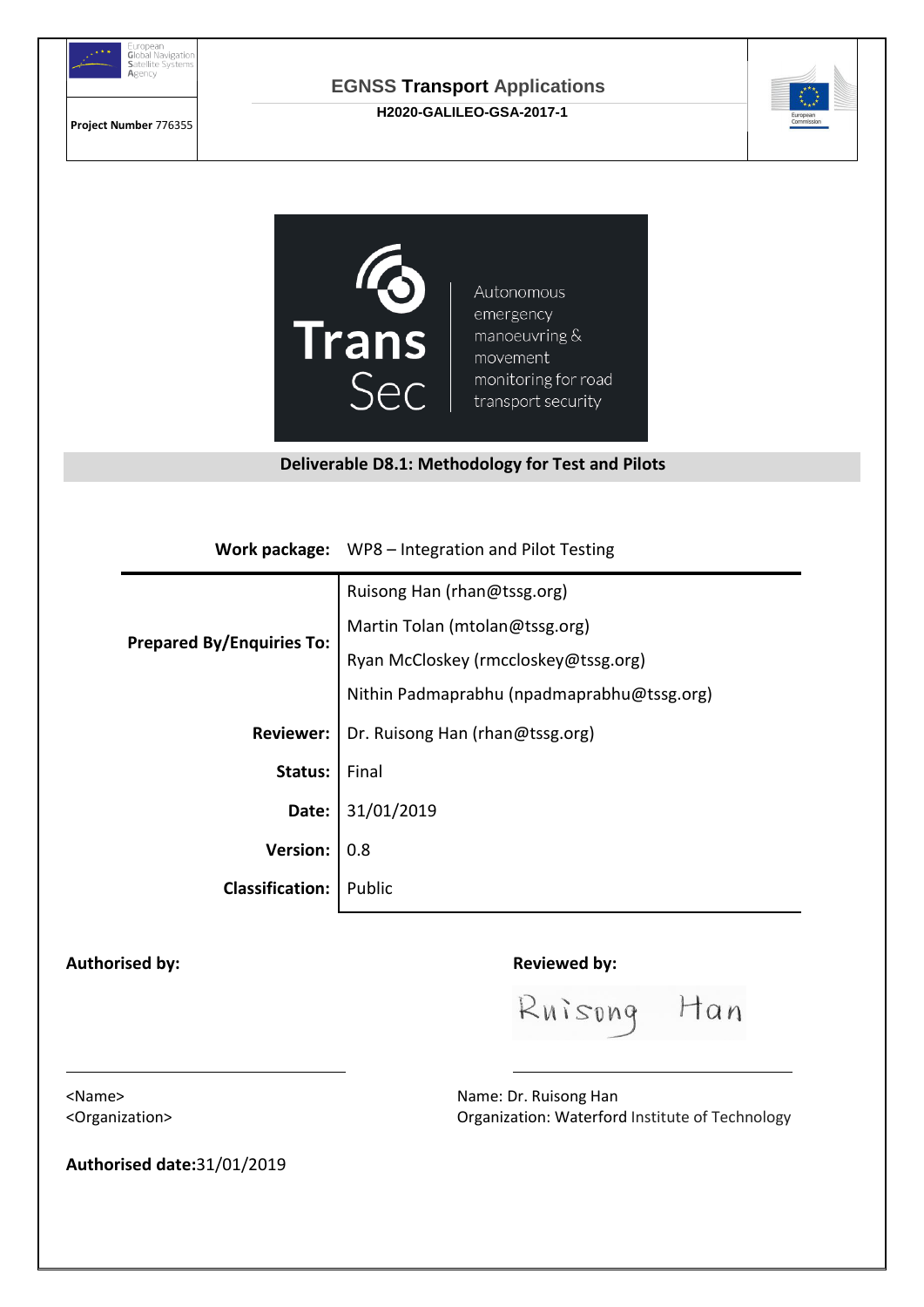### **TransSec Project Profile**

**Grant Agreement number: 776355**

| Acronym:   TransSec. |                                                                                         |
|----------------------|-----------------------------------------------------------------------------------------|
| Title:               | Autonomous emergency maneuvering and movement monitoring for road<br>transport security |
| URL: I               | www.transsec.eu                                                                         |
|                      | Start Date: 01/02/2018                                                                  |
|                      | <b>Duration:</b> 36 months                                                              |

### **Partners**

| <b>Partner</b>                                                                      | <b>Country</b> |
|-------------------------------------------------------------------------------------|----------------|
| Daimler AG                                                                          | <b>GERMANY</b> |
| TeleConsult Austria GmbH                                                            | <b>AUSTRIA</b> |
| FUNDACION CENTRO DE TECNOLOGIAS DE INTERACCION<br>VISUAL Y COMUNICACIONES VICOMTECH | <b>SPAIN</b>   |
| WATERFORD INSTITUTE OF TECHNOLOGY                                                   | <b>IRELAND</b> |
| UNIVERSITAET STUTTGART                                                              | GERMANY        |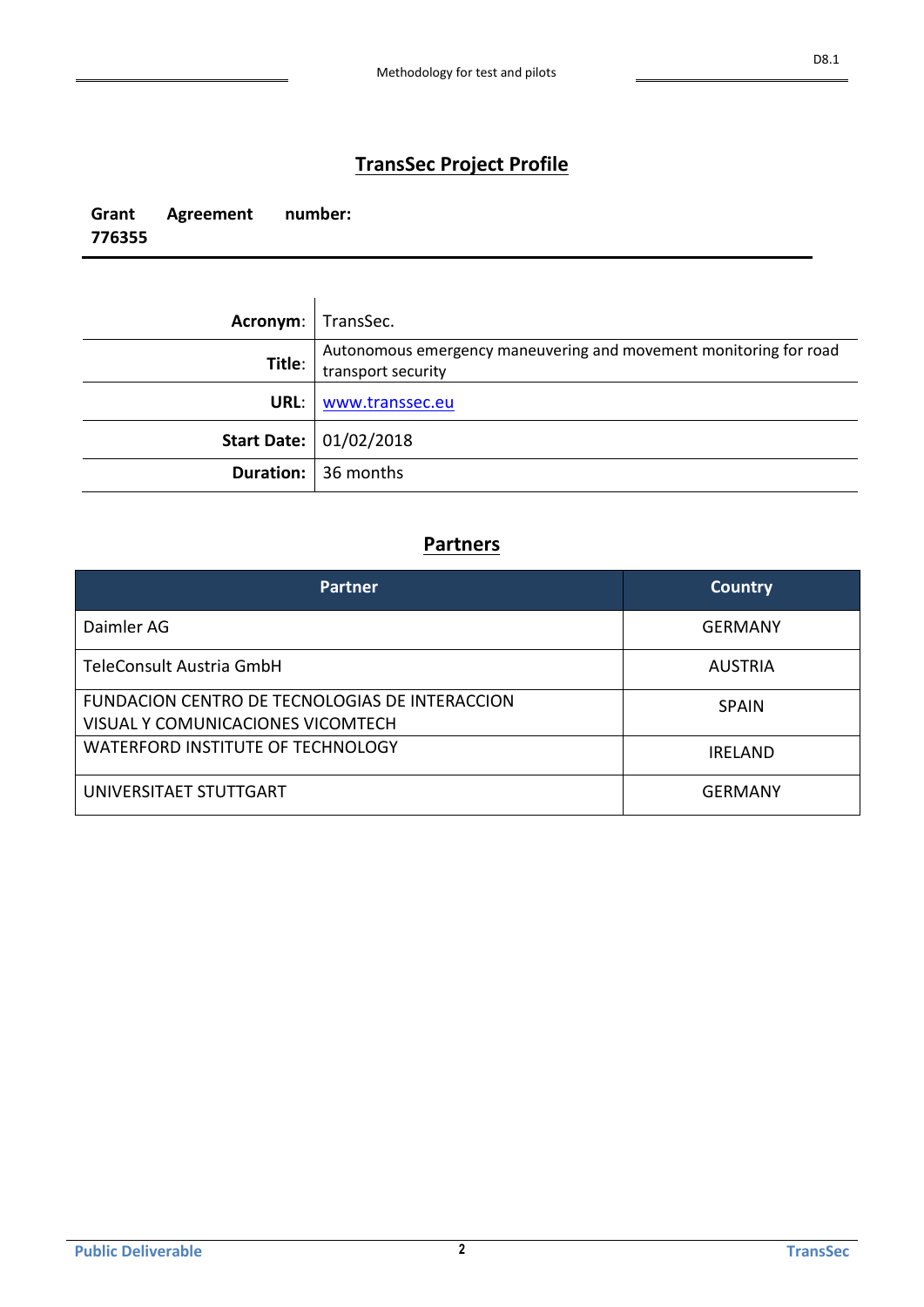

### **Document Control**

This deliverable is the responsibility of the Work Package Leader. It is subject to internal review and formal authorisation procedures in line with ISO 9001 international quality standard procedures.

| <b>Version</b> | <b>Date</b> | Author(s)                         | <b>Change Details</b>  |
|----------------|-------------|-----------------------------------|------------------------|
| 0.1            | 01/12/2018  | Martin Tolan                      | Table of Content.      |
| 0.2            | 10/12/2018  | Martin Tolan / Nithin Padmaprabhu | Initial contributions. |
| 0.3            | 20/01/2019  | Martin Tolan / Nithin Padmaprabhu | Initial contributions. |
| 0.4            | 24/01/2019  | <b>Ruisong Han</b>                | Internal reviewer      |
| 0.5            | 25/01/2019  | Nithin Padmaprabhu                | Changes and formatting |
| 0.6            | 28/01/2019  | <b>Ruisong Han</b>                | Internal reviewer      |
| 0.7            | 28/01/2019  | Nithin Padmaprabhu                | Changes and formatting |
| 0.8            | 28/01/2019  | <b>Ruisong Han</b>                | <b>Final Version</b>   |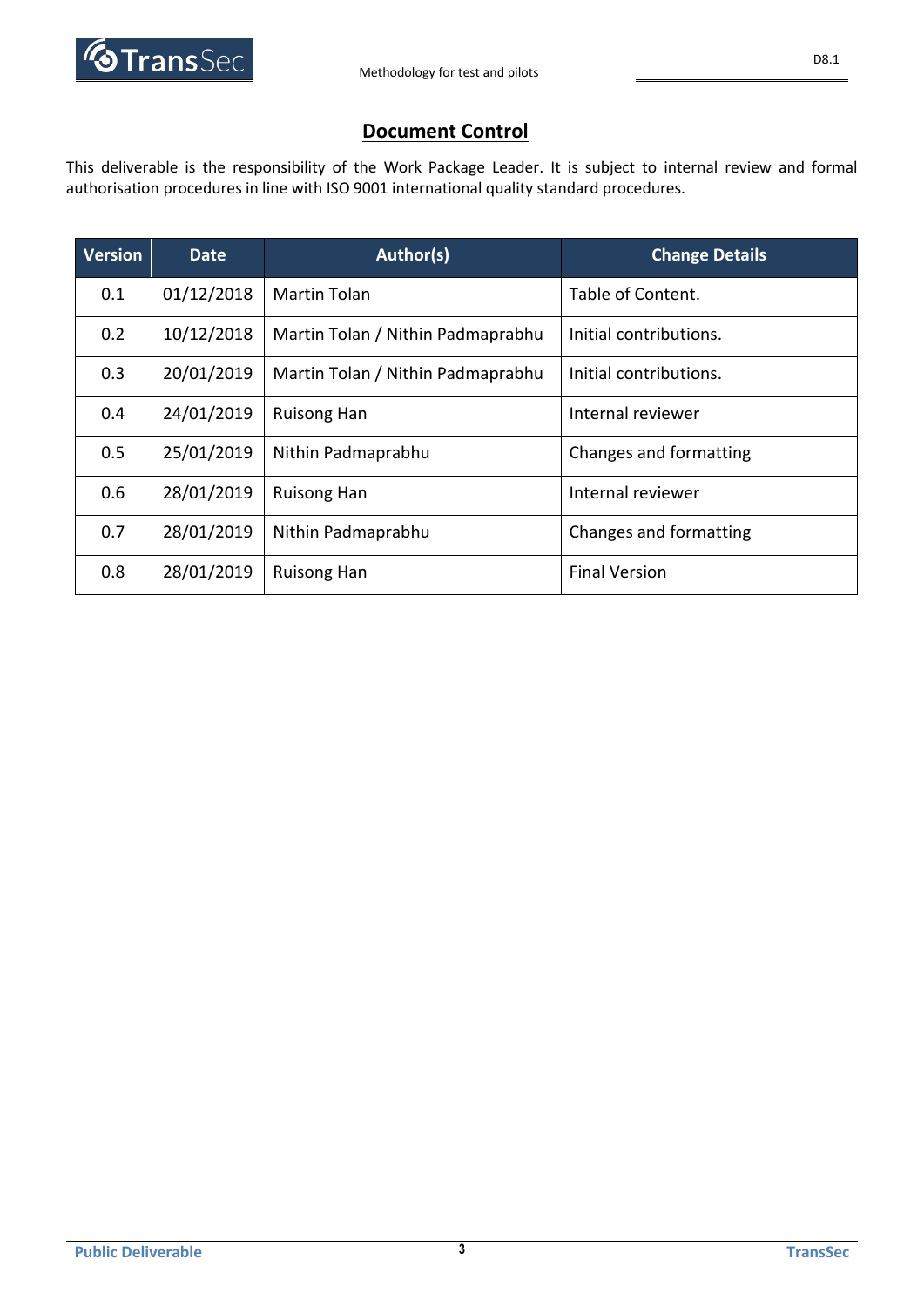

#### **Executive Summary**

#### *Objectives*

The aim of this project is to improve road safety by the use of satellite navigation application technology as provided by Galileo and EGNOS features and services in combination with available NDS maps, vehicle on-board sensors and communication, precise positioning, road lane and off-road navigation, movement monitoring and autonomous emergency manoeuvring, providing new in-vehicle security functionalities. As part of TransSec project, the objective of WP8 is to take the TransSec solution and perform tests and an evaluation of the success of the solution in real-world environmental conditions so an assessment as to the overall success of the project can be determined.

The main aim of this document is to capture the testing methodology required for the entire duration of the TransSec project. This document is also intended to act as a reference during the various integration, functionality to check and testing phases that have been planned for the project. Thereby we have a consistent prototype to be used to contribute to the successful evaluation of the project.

This document will also include the testing and evaluation carried out with real pilots of the TransSec solution on various differing hardware testbeds. Medium-duty and heavy-duty trucks are used in a designated pilot site in Stuttgart.

The results of the pilot evaluations will be available after M12, M24 and finally M36.

#### *Results*

The high-level details required for the successful execution of multiple pilot programs for the testing and evaluation of the TransSec solution are captured in this document. Also included are the questionnaires that provide valuable feedback from each of those pilots as to the various aspects of the success of the project:

- Technical performances of each work package
- Reliability
- Cost effectiveness
- Availability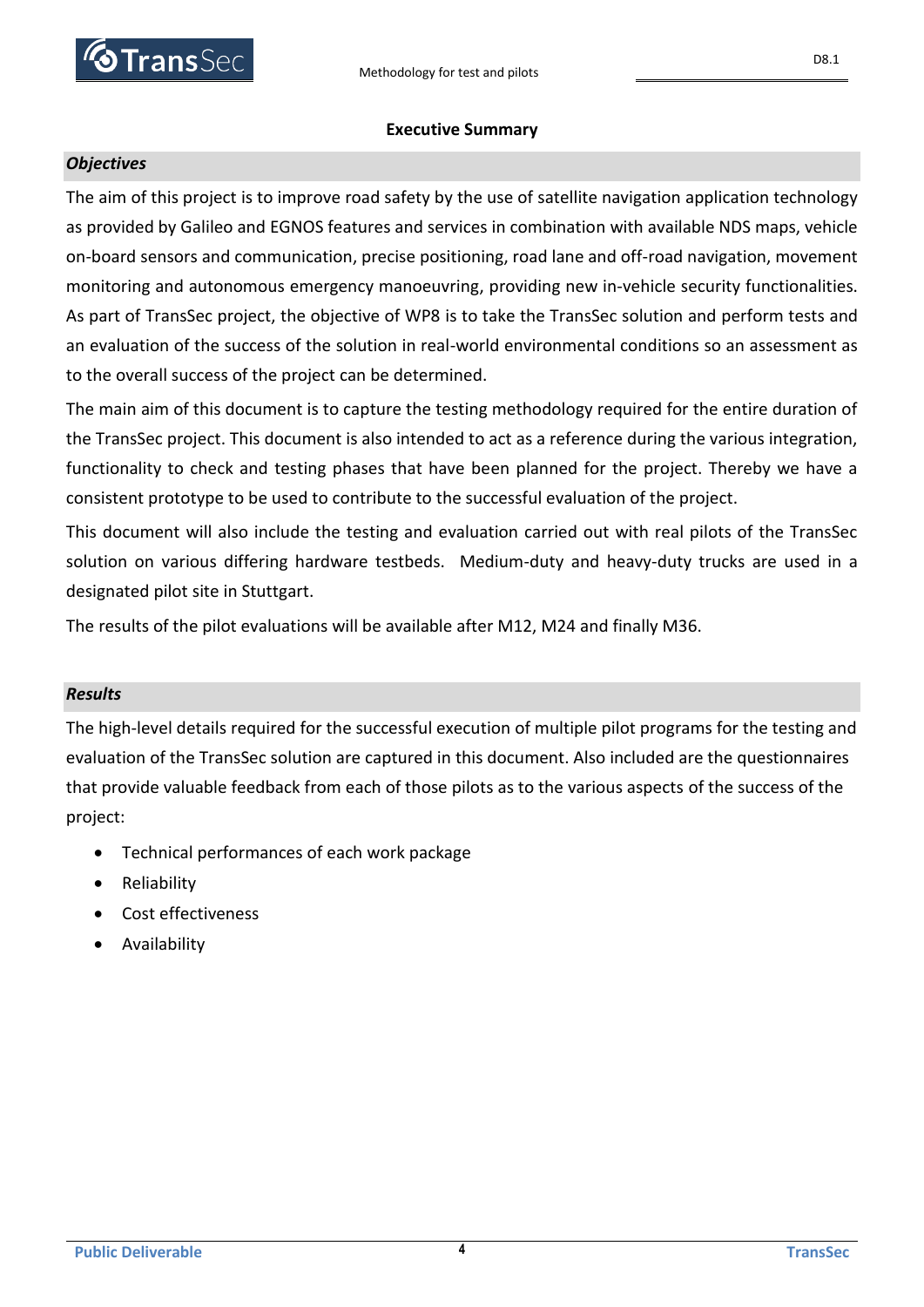

### **Contents**

| 1              |     |       |                                                                        | 6  |  |
|----------------|-----|-------|------------------------------------------------------------------------|----|--|
| $\overline{2}$ |     |       |                                                                        | 7  |  |
| 3              | 8   |       |                                                                        |    |  |
|                | 3.1 |       |                                                                        | 8  |  |
|                | 3.2 |       |                                                                        | 8  |  |
|                | 3.3 |       |                                                                        | 8  |  |
| 4              |     |       |                                                                        | 9  |  |
|                | 4.1 |       |                                                                        | 9  |  |
|                |     | 4.1.1 |                                                                        | 9  |  |
|                |     | 4.1.2 | Test Track 1: Mercedes-Benz Truck Testing Centre in Wörth, Germany     | 10 |  |
|                |     | 4.1.3 | Test Track 2: Mercedes-Benz Truck Testing Center in Münsingen, Germany | 11 |  |
|                | 4.2 |       |                                                                        | 11 |  |
| 5              |     |       |                                                                        | 12 |  |
|                | 5.1 |       |                                                                        | 12 |  |
|                |     | 5.1.1 |                                                                        | 12 |  |
|                |     | 5.1.2 |                                                                        | 12 |  |
|                |     | 5.1.3 | End-To-End Systems Tests (Functionality Testing)                       | 13 |  |
|                |     | 5.1.4 |                                                                        | 14 |  |
|                | 5.2 |       |                                                                        | 16 |  |
|                |     | 5.2.1 |                                                                        | 16 |  |
|                |     |       |                                                                        | 16 |  |
| 6              |     |       |                                                                        | 17 |  |
|                | 6.1 |       |                                                                        | 17 |  |
|                | 6.2 | 18    |                                                                        |    |  |
| $\overline{7}$ |     |       |                                                                        | 19 |  |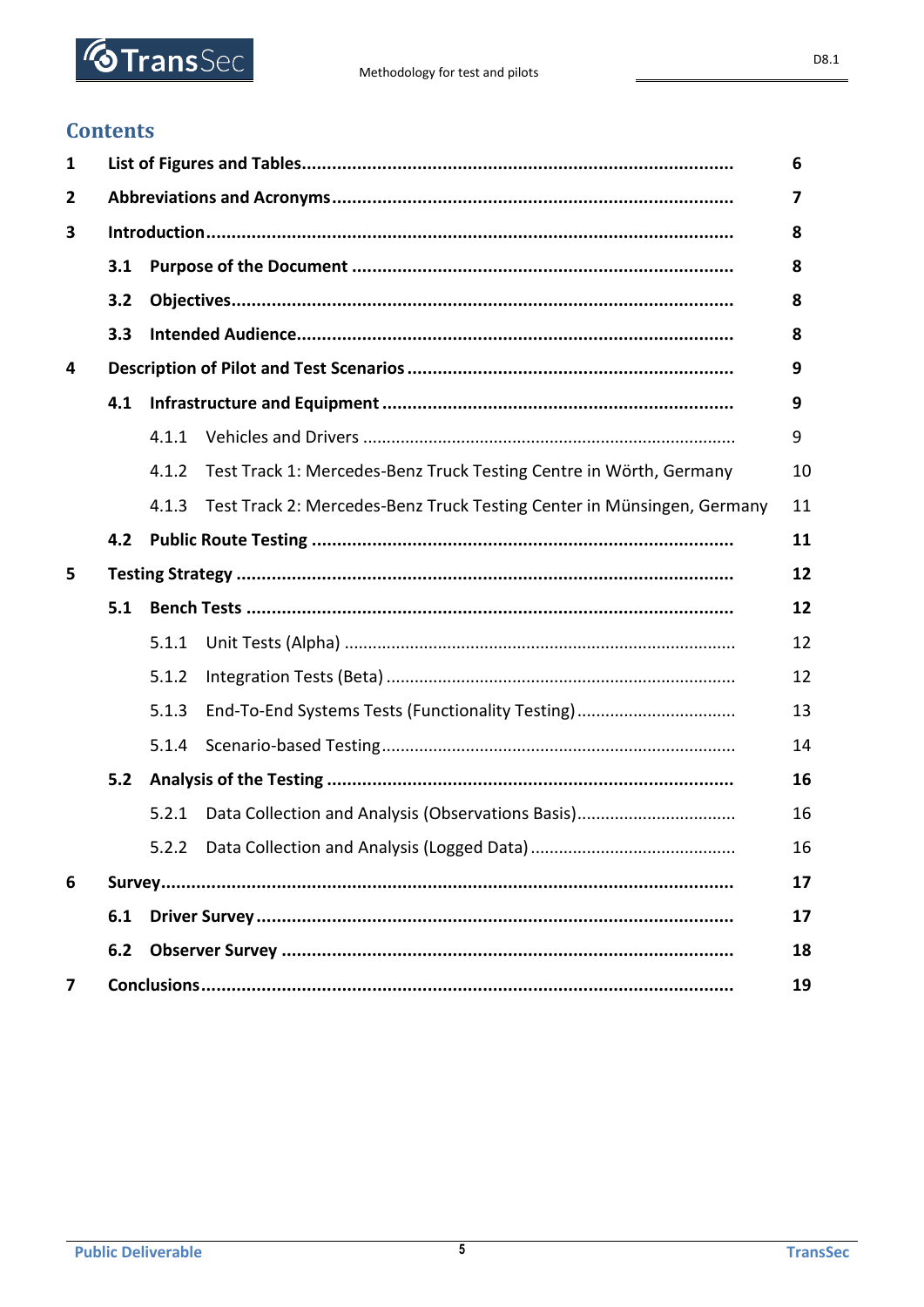

# <span id="page-5-0"></span>**1 List of Figures and Tables**

### **List of Tables**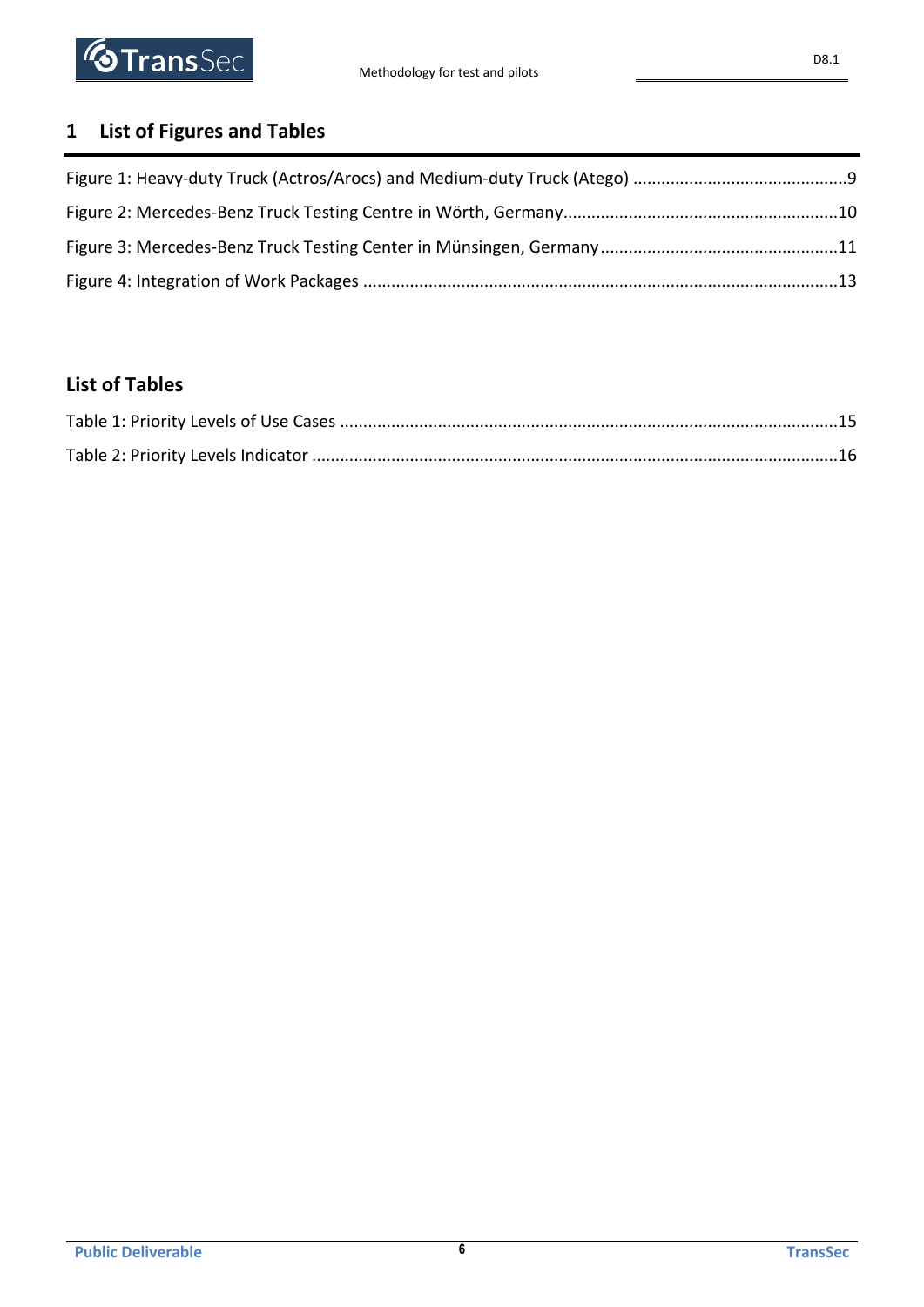

## <span id="page-6-0"></span>**2 Abbreviations and Acronyms**

| <b>Abbreviation</b> | <b>Description</b>                                    |
|---------------------|-------------------------------------------------------|
| <b>WP</b>           | Work Package                                          |
| DTC                 | Development and Testing Centre                        |
| V2V                 | Vehicle to Vehicle                                    |
| <b>TCA</b>          | Tele Consult Austria                                  |
| <b>TSSG</b>         | Telecommunications Software and Systems Group         |
| V2X                 | Vehicle to Everything                                 |
| <b>GNSS</b>         | <b>Global Navigation Satellite System</b>             |
| <b>EGNSS</b>        | European Global Navigation Satellite System           |
| <b>EGNOS</b>        | The European Geostationary Navigation Overlay Service |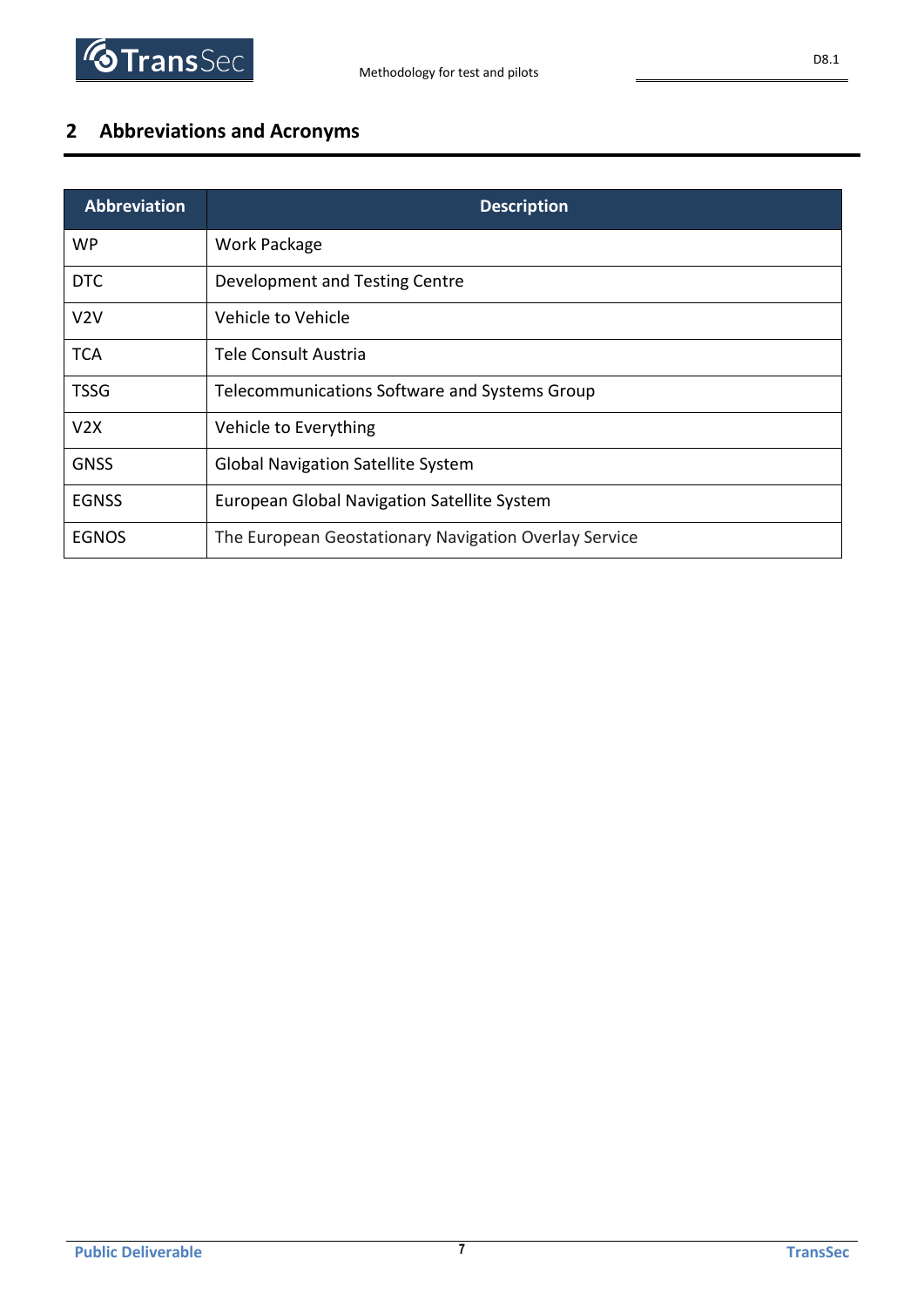### <span id="page-7-0"></span>**3 Introduction**

#### <span id="page-7-1"></span>**3.1 Purpose of the Document**

Deliverable D8.1 will provide the methods to evaluate and demonstrate the TransSec project. This includes the pilots, vehicles, and methodology used to test the TransSec solution. This testing will mainly concentrate on the overall functionality, accuracy, response, etc. A detailed report of the demos/testing will be provided whenever the demos are conducted during the project lifetime. The output of these testing/trials will be used for dissemination purposes to reach the larger and broader community.

#### <span id="page-7-2"></span>**3.2 Objectives**

The main objectives of this WP are to test and evaluate the TransSec solution in real conditions with real pilots and to assess security and security satisfaction. Breaking down these objectives into measurable demonstrations, the aims of TransSec are:

- To validate the complete TransSec system in medium-duty truck Mercedes-Benz Atego;

- To validate the complete TransSec system in heavy-duty truck Mercedes-Benz Arocs;

- To implement demonstrations at the pilot sites in Stuttgart, and to validate the TransSec solution in terms of functionality, reliability, accuracy, and other technical performances.

#### <span id="page-7-3"></span>**3.3 Intended Audience**

The dissemination level of D8.1 is public. This document is intended to be a reference for all partners involved in WP8 as well as for the reviewers. The procedures explained here can also be useful for User Experience practitioners.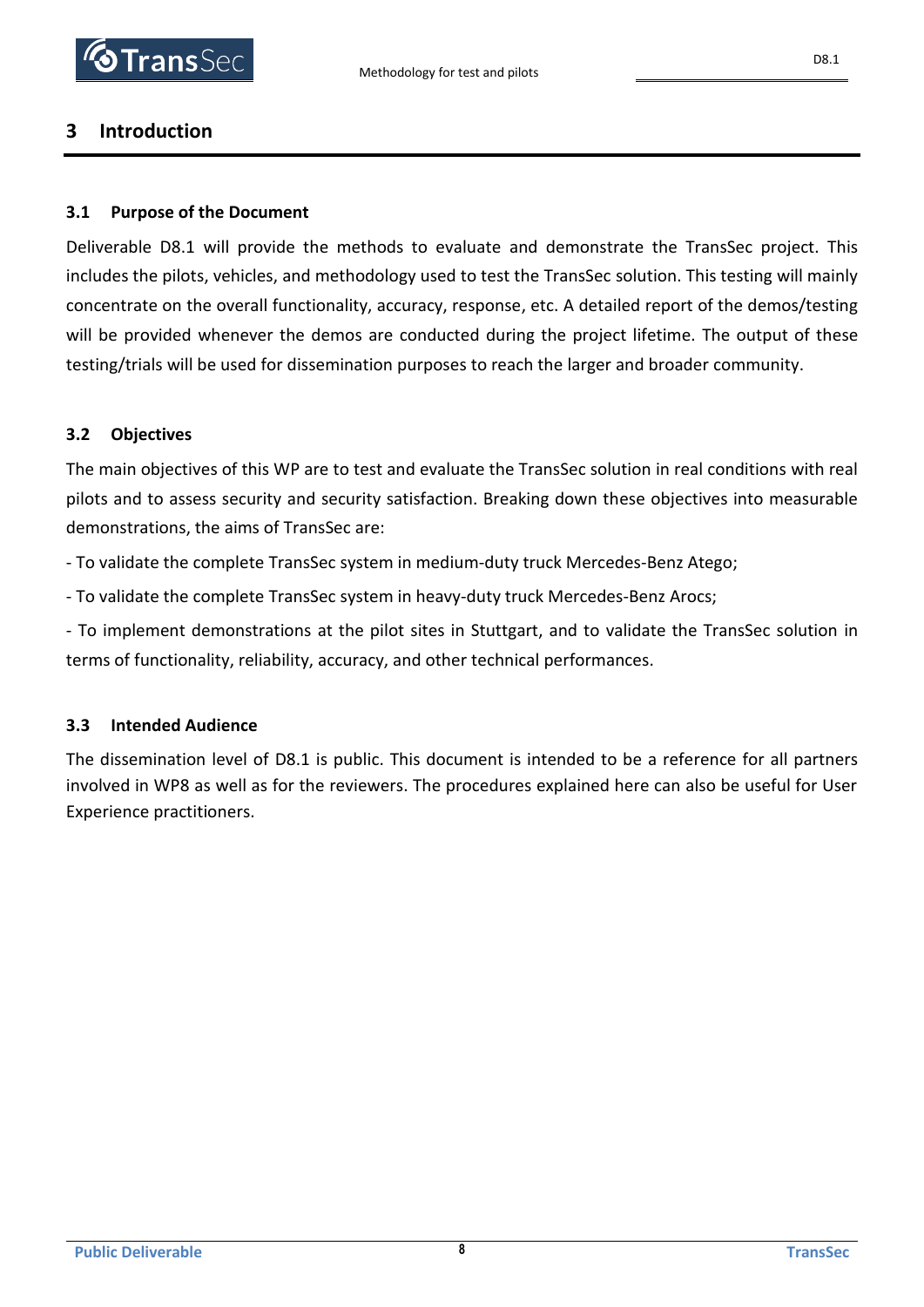### <span id="page-8-0"></span>**4 Description of Pilot and Test Scenarios**

The TransSec project will make a major effort in validating the developed solution with users and in real scenarios, since its acceptance (from the end users and security forces) is a key element for reducing the market entrance barriers of our new product or application. Two pilot testing campaigns are foreseen. Pilot tests will be conducted with a medium-duty (Mercedes-Benz Atego) and a high-duty (Mercedes-Benz Actros/Arocs) truck on public roads and off-road areas in Stuttgart and surrounding cities.

### <span id="page-8-1"></span>**4.1 Infrastructure and Equipment**

The infrastructure for the final demos will be provided by Daimler in Stuttgart, Germany. Currently, there are two testing sites in Wörth and Münsingen, to perform various test depending on the requirements of TransSec project. This test will be conducted under a controlled environment. In addition, Daimler will provide two different vehicles for the testing purpose.

### <span id="page-8-2"></span>**4.1.1 Vehicles and Drivers**

Daimler will provide two trucks for testing and demos. A medium-duty truck (Mercedes-Benz Atego) which is primarily used for distribution and on the city roads with weight restrictions. Moreover, a heavyduty truck (Mercedes-Benz Actros/Arocs) which is used for long distance/dangerous goods transport and off-road construction traffic will be used.



**Figure 1: Heavy-duty Truck (Actros/Arocs) and Medium-duty Truck (Atego)**

Technical equipment and a workshop to build up test trucks are available inside the Mercedes-Benz plant in Stuttgart. For very dangerous driving manoeuvres, closed test areas with roads and off-road sections are available in the Mercedes-Benz truck testing centres in Wörth and Münsingen. All the locations are around Stuttgart.

Each truck will be staffed with a driver and an observer. The drivers will be experienced developers, Daimler test drivers and in majority external professional truck drivers. Except for shorter demos, the total driving duration per driver is one full day, but with enough resting time between each trip to guarantee that the local driving regulations can be followed. For each pilot test campaign, a questionnaire for drivers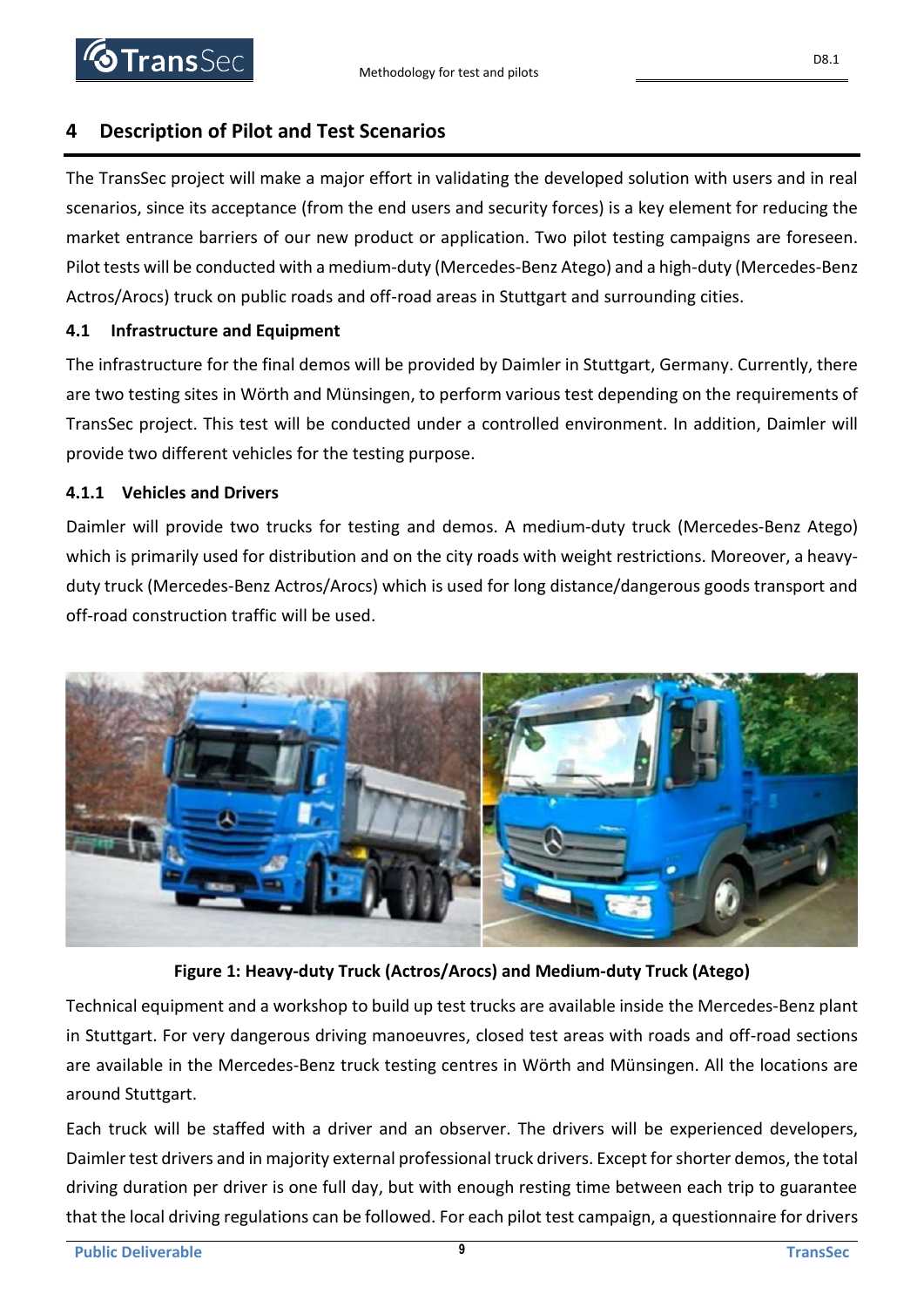

and observers has been prepared and will be answered after the test trips. Additionally, vehicle data and data of security functions will be logged during trips. The pilot test campaigns are closed with questionnaire evaluation and log data analysis.

For the first pilot test campaign, 20 full days with 20 drivers will be used. The second and final pilot test campaign will last 30 full days with 30 drivers. Test drivers for the pilot test campaign will be external professional truck drivers. Observers will be from Daimler project team and optionally from other TransSec partners. To sum up, the two pilot test campaigns will encompass 50 full day test trips with 50 external professional truck drivers.



#### <span id="page-9-0"></span>**4.1.2 Test Track 1: Mercedes-Benz Truck Testing Centre in Wörth, Germany**

**Figure 2: Mercedes-Benz Truck Testing Centre in Wörth, Germany**

Wörth is the Development and Testing Centre (DTC) which belongs to Mercedes-Benz. Most of the development work has been carried out here. This site has all the required infrastructure to test road connected networks, automated and electric driving tracks. It has numerous rough-road tracks and different roadway profiles that replicate the roads of this world. It is also possible to simulate some of the environmental conditions existing in South America, South Korea, Africa and of course even in Europe.

The Wörth testing site comprises of a break-in track with an inclination of up to 49%, offices, and service spaces, which can be an added benefit to TransSec project to conduct the various testing and integration of the work packages. Bench tests can also be performed in Wörth premises e.g. TransSec functionality testing and unit testing.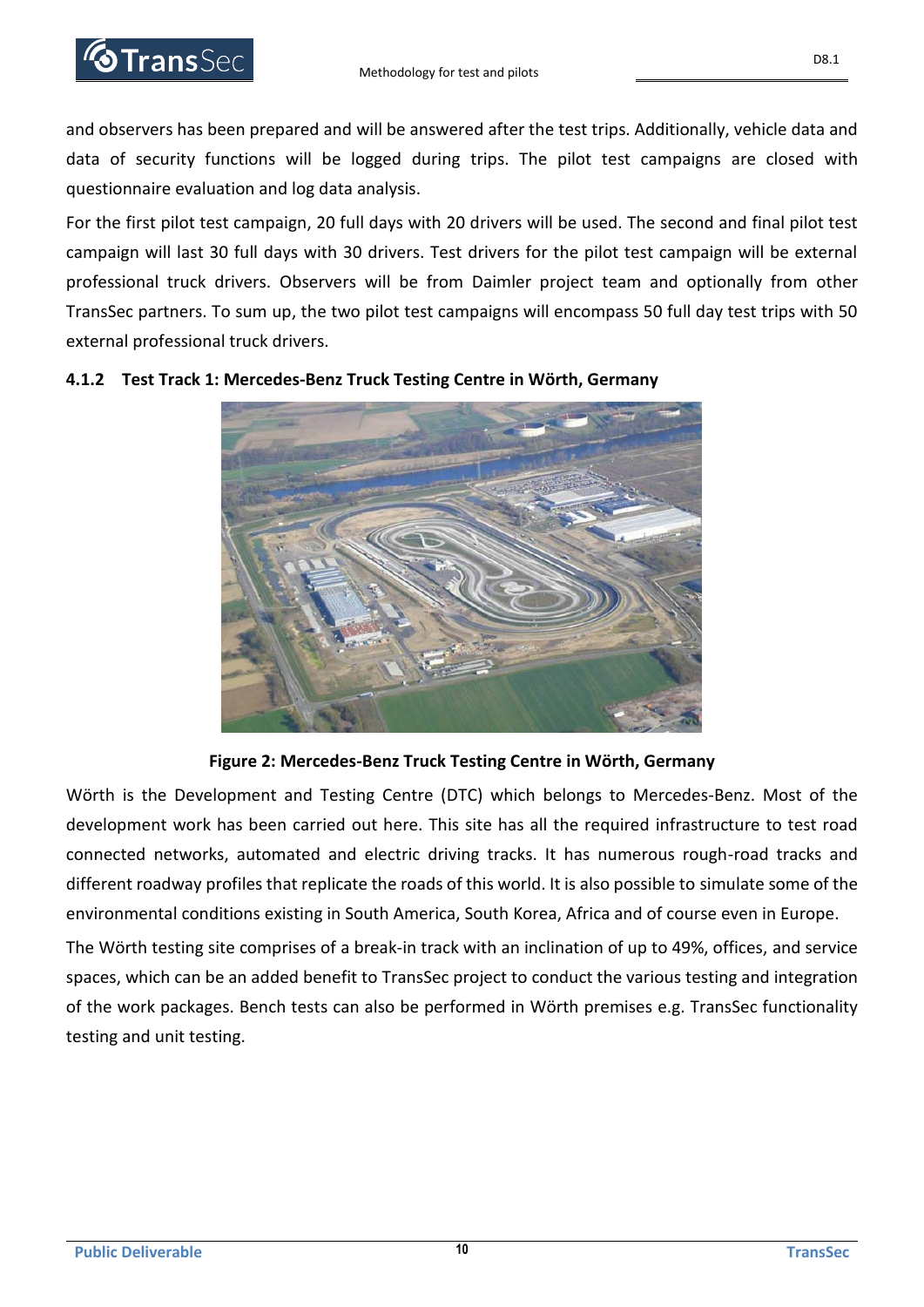

#### <span id="page-10-0"></span>**4.1.3 Test Track 2: Mercedes-Benz Truck Testing Center in Münsingen, Germany**



The Münsingen testing centre is a challenging track near Stuttgart, focused on testing the New Actros. The testing site contains a total of 10 miles of different testing surfaces such as high-speed straights, new rough-road tracks, a crosswind simulator, steep inclines, and a banked curve. Additionally, Daimler included new off-road sections and "whisper asphalt" surface to isolate and test car noise in this site.

The testing track offers a succession of tight bends, dips, crests, sharp climbs and steep descents, as well as sections which forces drivers to make simulated sudden lane changes and cross sections of a broken or uneven road surface. This will be used to test the various functions of TransSec project.

#### <span id="page-10-1"></span>**4.2 Public Route Testing**

A route we could recommend would be to test this TransSec system in the inner city of Stuttgart and around Stuttgart. There will be two phases for public testing: the first set of public testing will be outside the Stuttgart city area, and another testing will be inside the Stuttgart city. Outside the city includes the road conditions like some of the major roads, national highways, motorways, freeways, bypass, and Expressway. Inside the city, the testing area will be concentrating on more pedestrian congested areas like smaller roads, city markets, near shopping centres, pedestrian crossing, etc. The public testing will allow us to test the complete working prototype and capture the logs in a real environment. As mentioned earlier, all trials will involve observers inside the cabs of trucks.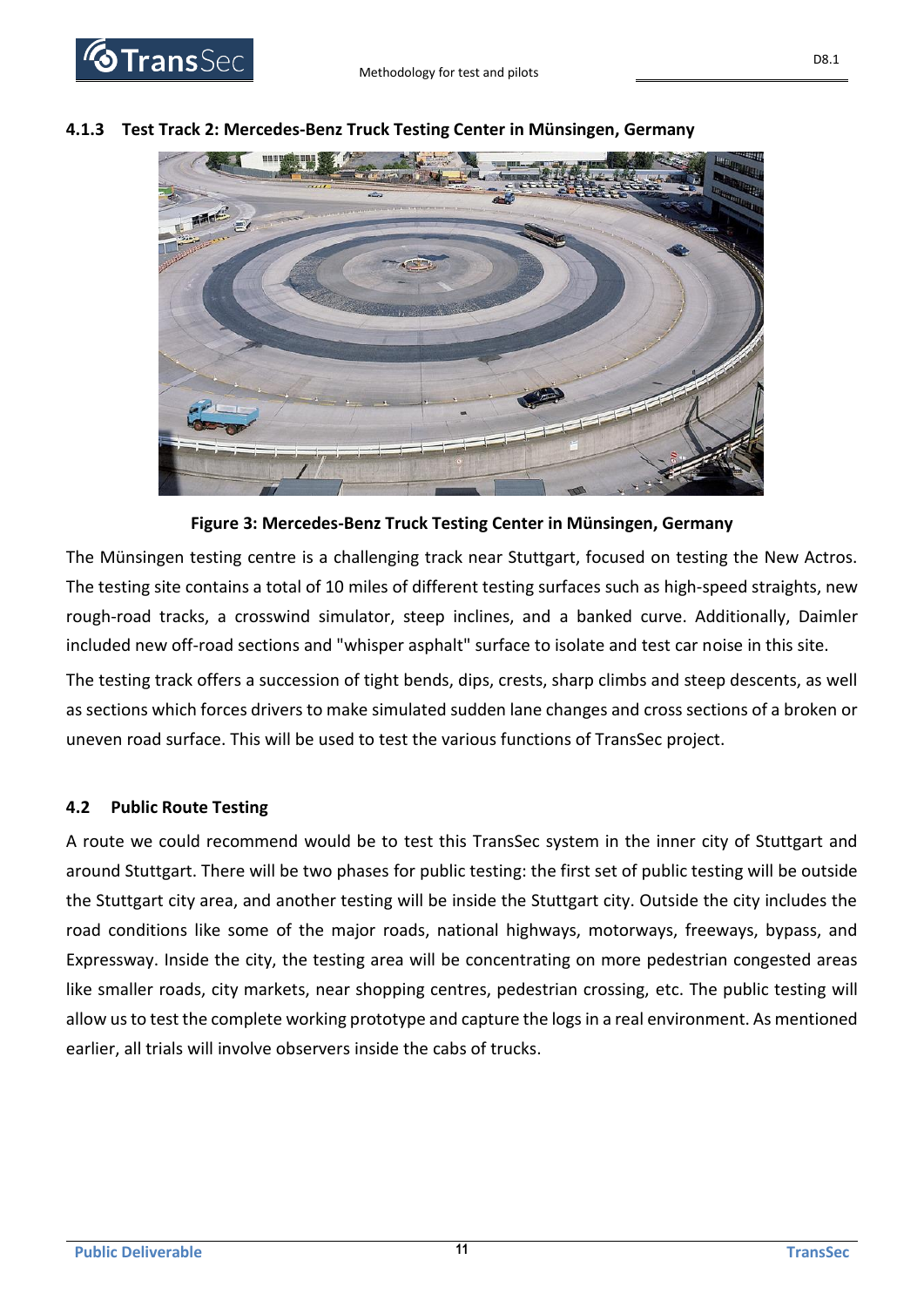

### <span id="page-11-0"></span>**5 Testing Strategy**

The testing plan is scheduled into three development cycles or phases, which are bench testing *[Unit tests (Alpha), Integration tests (Beta)]*, end-to-end systems tests *(Functionality Testing),* and scenario-based testing.

#### <span id="page-11-1"></span>**5.1 Bench Tests**

It includes two types of bench testing which include unit tests (Alpha) and integration testing (Beta), where each work packages is tested independently and dependently to each other.

#### <span id="page-11-2"></span>**5.1.1 Unit Tests (Alpha)**

Unit tests will be used to test each functionality in all the work packages. This will occur in the different project timelines. Each work package has demos during the 36-month project duration. All the demos mentioned in the project deliverables will be achieved by testing in the laboratory or in a controlled scenario. At the end of the first project year, there are several demos to be performed in work packages WP2, WP6, WP8. All these demos are to be submitted in the form of video recordings and a companion report. The year one demos will include the videos of the following functionality in following work packages:

- WP 2.2 (TCA) Galileo Positioning System for Trucks
- WP 2.3 (TCA) Authentication of GNSS Signals and Spoofing Detection
- WP 6.4 (TSSG) Implementation of risk communication to vehicle (V2V)
- WP 8.2 (DAIMLER AG)- Test and demo precise vehicle positioning

#### <span id="page-11-3"></span>**5.1.2 Integration Tests (Beta)**

Integration tests focusses on the integration of the work packages and the bench testing for complete functionality after the integration. Final TransSec product will have all the work packages working together and producing the expected output. The Beta tests will be performed just before the TransSec product is installed onto the trucks. So, integration of all the work done is integrated and tested in a controlled environment.

This testing will concentrate on testing the functions of each work package after the integration of all the work packages has been finished. The integration includes the work carried out in work packages 2-7 such as sensor data fusion, vehicle positioning, generating map data and localization, traffic scene analysis, V2X communications and autonomous emergency manoeuvres.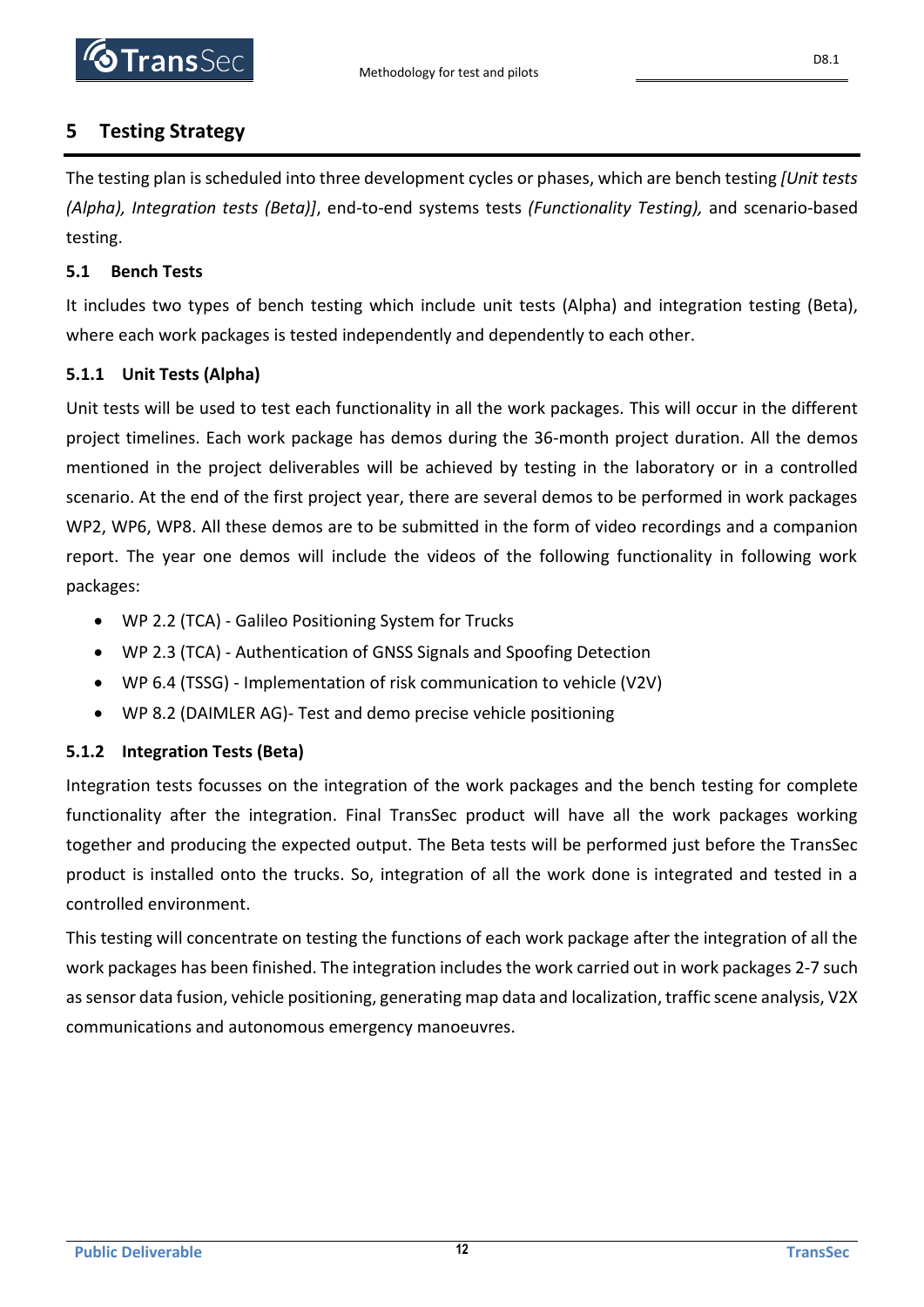



#### **Figure 4: Integration of Work Packages**

Below are the mentioned test cases we will be testing once the integration of all the work packages is completed, but they are not limited and can be changed during the course of the project lifetime:

- Precise positioning of the vehicle and protection measures against sensor manipulation and malicious attacks
- Generating map data and localization information to align the cartography with the scene.
- Sensing of the environment for detecting dynamic and static elements of the scene
- Traffic scene analysis and prediction for dynamic manoeuvre and path planning. It considers largely the notion of risk and risk perception.
- Connectivity between the vehicles as well as the infrastructure into play by defining and testing v2x interfaces.
- Non-defeatable basic and combined autonomous emergency manoeuvres to prevent intentional crashes.

### <span id="page-12-0"></span>**5.1.3 End-To-End Systems Tests (Functionality Testing)**

**Final Prototype deployment**: Once the final TransSec working product is developed, it will be installed in the trucks for testing various technical functionalities existing in the product. This will be the final step of the testing to be conducted in this project. There will be logs created in each work packages to analyse the outcome of the testing. Based on the logged data, we will analyse the performance of the TransSec product. Testing will be conducted on the public roads of Stuttgart as above-mentioned testing sites.

In this context, TransSec will develop and integrate the following elements in the final product, but not limited to: *(Might change during the project lifetime to improve the product quality):*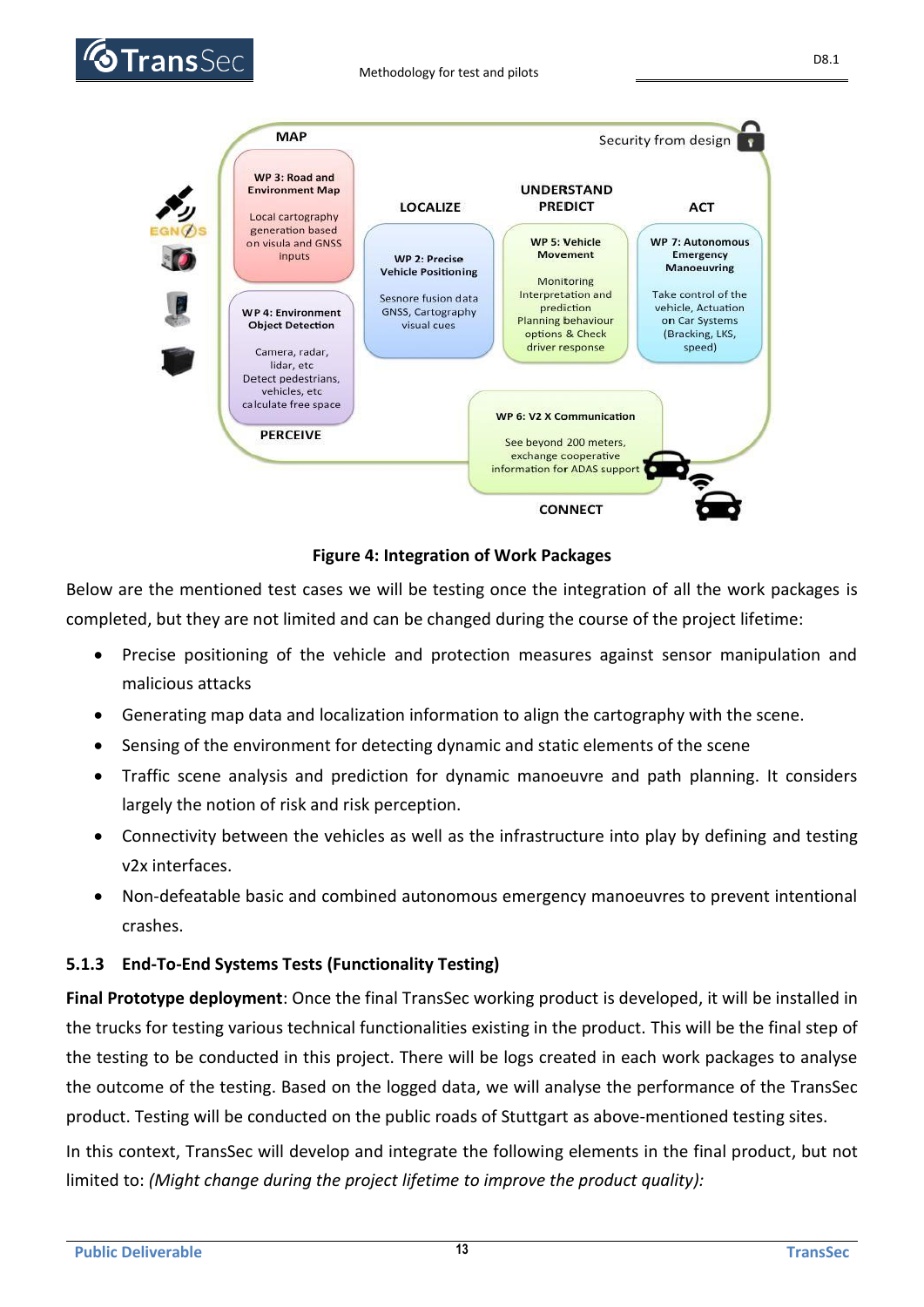- **Trans** Sec
	- Accuracy and integrity of the positioning using EGNSS components and services in a multisystem multifrequency environment.
	- GNSS signal authentication and sensor data fusion for realising a resilient navigation system.
	- Road and environment element tracking.
	- Communicate risk to other vehicles and to infrastructure (V2X) beyond 200 meter-range achieved by cooperative solutions (V2X).
	- Local dynamic maps generation.
	- Precise and robust positioning based on visual cues, dynamic map and EGNSS fused with dissimilar sensor data.
	- Scene evolution calculation. Interpretation of the scene elements and the prediction of each element dynamics.
	- Handover functionality and emergency manoeuvre activation
	- Scene continuous monitoring and analysis, by means of outside sensing (EGNSS, cameras, vehicle data, etc.). Beyond 360° sensing: understanding and correlating scene.
	- Classification and Selection of current situational hypotheses and prediction of future scene development.
	- Estimation of the predicted risk and utility of the selected situations.
	- Planning of risk-minimizing behaviour options.
	- Selection and Evaluation of the most appropriate behaviour.

### <span id="page-13-0"></span>**5.1.4 Scenario**-**based Testing**

A scenario-based approach can be adopted as a methodology to support the testing and validation phase of the trials. There are 14 use cases and scenarios considered in TransSec project. Table 1 and Table 2 provide all the 14 use cases and their priority levels with respect to risk communication (WP6). For now, use cases which will be used at the end of year 3 have not been finalised. For each of the work packages, each use case presents its own set of challengs. The testing routes will identify key areas / pedestrian crossings on the routes. Particular focus will be paid at pedestrian and people gathering areas as follows, and where possible the following scenarios will be enacted to further trial the system accuracy and responsiveness.

The components of the TransSec project will continuously be monitoring the vehicle via the various sensors installed. These include (but are not limited to) high-accuracy positioning sensors (e.g. GNSS), cameras and radar. Fusion of all of the inputs provides the analysis software with enough information to overlay the results onto maps where the overall attack risk for the vehicle will be evaluated.

For example, in the event of misusing the trucks, essential information should be transferred by one or more of the communications methods and the vehicles should be brought under control immediately. Thus, the sensing and communicating systems of trucks should be operational from engine start. When operational, if the control system judges that the truck has become a threat to the other road users, the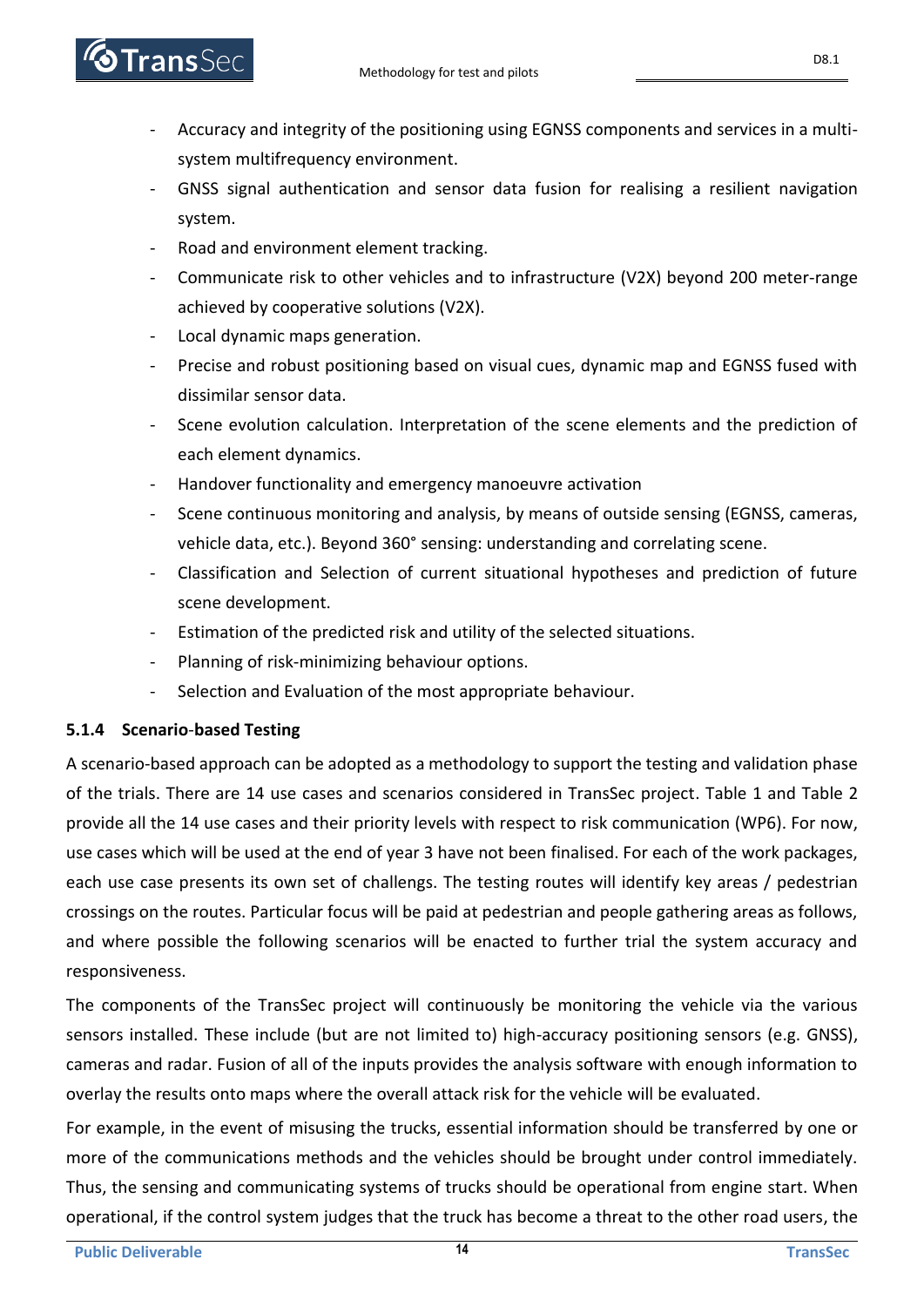

|                         |                                                      |                | <b>Threat Level</b><br>Pedestrian |             | V2X                                  |                      |                                                                                                                                |
|-------------------------|------------------------------------------------------|----------------|-----------------------------------|-------------|--------------------------------------|----------------------|--------------------------------------------------------------------------------------------------------------------------------|
| <b>No</b>               | Name                                                 | <b>Density</b> | <b>Direct</b>                     | Indirect    | <b>Scenario</b><br><b>Typicality</b> | Prioritised<br>Level | <b>Mainly Applicable</b>                                                                                                       |
| $\mathbf{1}$            | <b>Pedestrian</b><br><b>Shopping Zone</b>            | High           | <b>High</b>                       |             | <b>High</b>                          | <b>High</b>          | <b>V2P &amp; V2I</b>                                                                                                           |
| $\mathbf{2}$            | <b>Shopping</b><br><b>Street</b>                     | High           | High                              |             | High                                 | High                 | V2P & V2V                                                                                                                      |
| 3                       | <b>Market Place</b>                                  | High           | High                              |             | High                                 | High                 | <b>V2P &amp; V2I</b>                                                                                                           |
| 4                       | <b>Tourist</b><br><b>Promenade</b>                   | <b>High</b>    | <b>High</b>                       |             | <b>High</b>                          | <b>High</b>          | <b>V2P &amp; V2I</b>                                                                                                           |
| 5                       | <b>City Canyon</b>                                   |                |                                   |             | High                                 | High                 | V2V & V2I & V2P. Consider<br>obstacles affecting<br>communication quality, and<br>the routing algorithms.                      |
| 6                       | <b>Tunnel</b>                                        |                |                                   |             | High                                 | High                 | V2V & V2I. V2V & V2I become<br>main communication method<br>in this case, and the reliability<br>we provide is very important. |
| $\overline{\mathbf{z}}$ | <b>Cyber Attack</b>                                  |                |                                   | High        |                                      |                      | It is not a prioritized use case,<br>but WP6 will conduct research<br>on privacy.                                              |
| 8                       | <b>City Road</b><br><b>Crossing</b>                  | <b>High</b>    |                                   |             |                                      | Low                  |                                                                                                                                |
| 9                       | <b>Bus Station</b>                                   | <b>High</b>    |                                   | <b>High</b> |                                      | Low                  |                                                                                                                                |
| 10                      | <b>Rail Vehicle</b><br><b>Crossing</b>               |                |                                   | <b>High</b> |                                      | Medium               | V2I. What if the attack target<br>is a high-speed bullet train<br>with lots of passengers?                                     |
| 11                      | <b>One-Way Road</b>                                  |                |                                   |             |                                      | Low                  |                                                                                                                                |
| 12                      | <b>Motorway</b><br><b>Service Area</b>               |                |                                   |             |                                      | Low                  |                                                                                                                                |
| 13                      | <b>Dangerous</b><br><b>Goods</b><br><b>Transport</b> |                |                                   | <b>High</b> |                                      | Medium               | Reduce communication delay<br>in V2V, to give other cars<br>enough reaction time.                                              |
| 14                      | <b>Security Zone</b>                                 |                |                                   |             |                                      | Low                  |                                                                                                                                |

#### **Table 1: Priority Levels of Use Cases**

|                                                                                                          | <b>Prioritised use cases</b>                     | <b>Medium priority use cases</b>                                                                                                                                           |
|----------------------------------------------------------------------------------------------------------|--------------------------------------------------|----------------------------------------------------------------------------------------------------------------------------------------------------------------------------|
| 1,2,3,4                                                                                                  | 5,6                                              | 10,13                                                                                                                                                                      |
| For 1-4, they are<br>typical use cases<br>for WP6 and the<br>interaction<br>between<br>pedestrians, cars | Unique use cases that<br>are different from 1-4. | We have listed these two use cases since they<br>may lead to some indirect threat to the public<br>safety. We may have to consider the particular<br>needs in these cases. |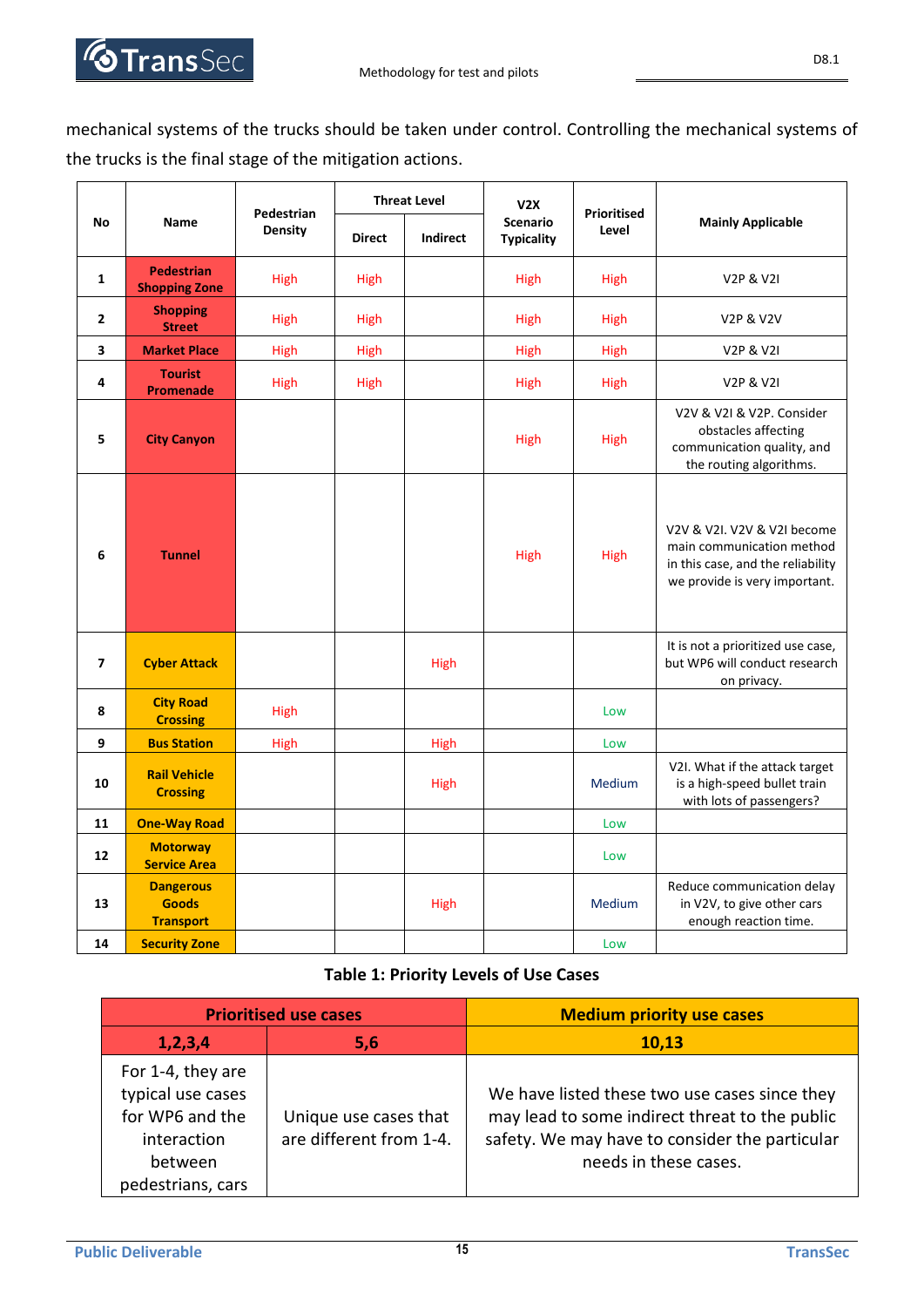

| and infrastructure<br>is complex. |  |
|-----------------------------------|--|
|                                   |  |
|                                   |  |

#### **Table 2: Priority Levels Indicator**

#### <span id="page-15-0"></span>**5.2 Analysis of the Testing**

For the purpose of analysing the test results, the data of all tests will be logged for each work package and analysed during later stages. Also, testing will be recorded from inside/outside of the truck to ensure that the trials/incidents taking places are captured. The footage will then be analysed and categorised, i.e. false, missed detection, correct detection etc. coupled with the driver feedback forms provided to the TransSec project and these results will be documented in the final report.

#### <span id="page-15-1"></span>**5.2.1 Data Collection and Analysis (Observations Basis)**

The following Observational Data collection methods will be adopted for the trial testing and system validation. Active Daimler or project partner will be the validation supervisor, taking notes, observations internally within the cab during the trials.

- Observing and recording the TransSec system behaviour, and its response to the emergency manoeuvring and movement monitoring.
- Observing and recording, the systems alerts and logs aides in the vehicle cab and comparing it to the scenario.
- Another camera will be used to record/validate the vehicle under test, on the route and monitor the scenarios from an external point of view outside of the vehicle and report and document the findings.
- Also, any additional feedback comments from drivers or other TransSec project participants will be recorded in detail during the testing process.

The aim is to effectively record and assess system performance such as the number of detection rates during the trial.

#### <span id="page-15-2"></span>**5.2.2 Data Collection and Analysis (Logged Data)**

As there are many functionalities in the TransSec project, there will be backend logs generated during the test process. This logged data contains some of the technical information about the GNSS signal authentication and sensor data, maps, risk communications, and precise/robust positioning data, etc. The collected data from the testing will be analysed for the calculations like accuracy and performance metrics.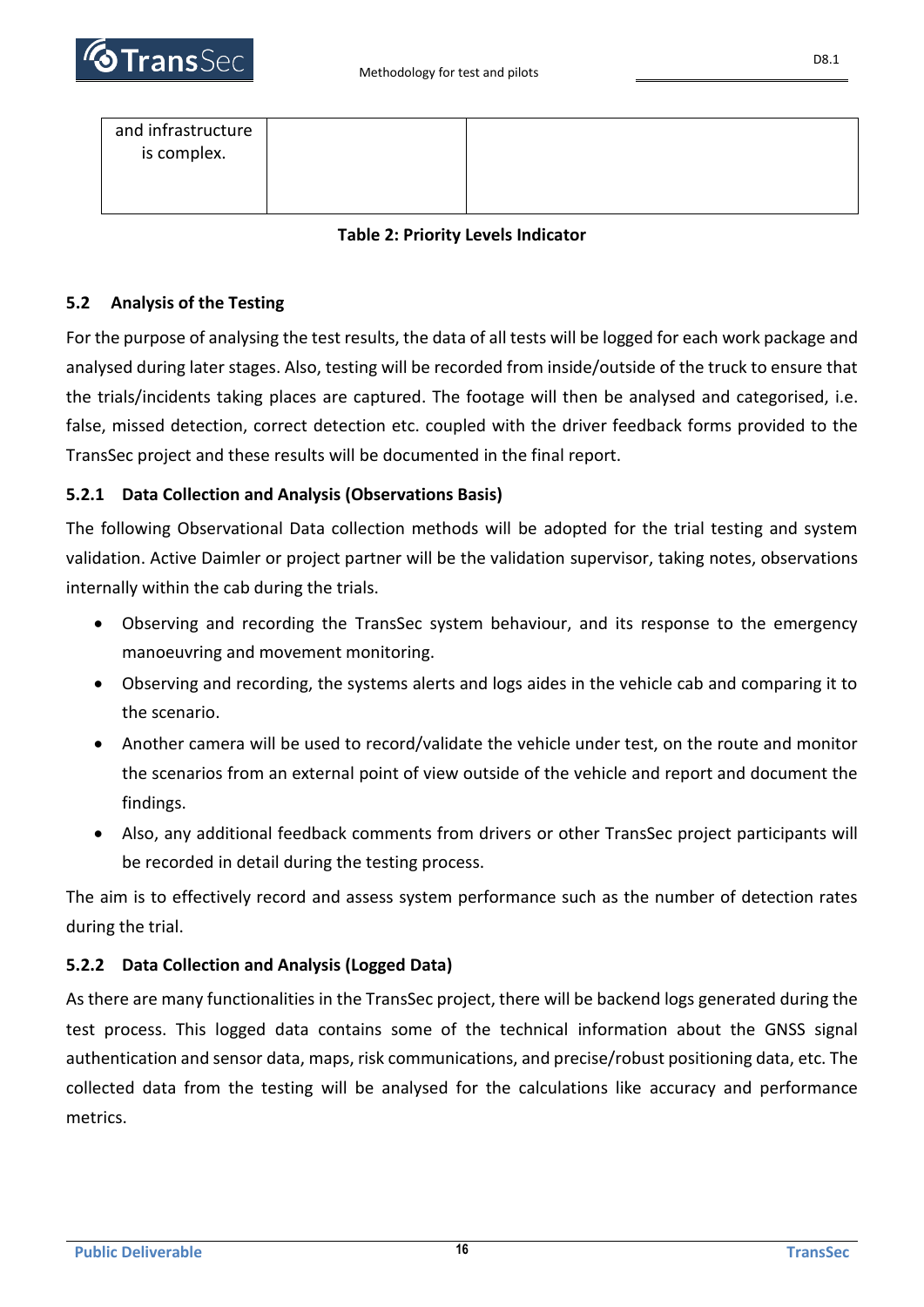### <span id="page-16-0"></span>**6 Survey**

Survey questions to the drivers and observers are listed in this section. These questionnaires are based on the assumption that there will be user interface endpoints provided inside the cab. User interface endpoints may be visual/audio or manual indicators.

For safety reasons, the primary function of the drivers in the pilot is driving, instead of doing further recording work. On the other hand, the function of the observers who accompany the drivers are observing all the TransSec related information and assisting drivers to receive commands or notification information.

The questions used in the following survey serve as the base templates for making TransSec questionnaires. Questions will be refined in the future to make them easier to understand for the respondents and more scientific for analysers to get comprehensive results.

The results of these surveys will be used to help to judge the pilot results and performance and to improve the functionality of the TransSec solution.

#### <span id="page-16-1"></span>**6.1 Driver Survey**

These questionnaires are based on the behaviour of the driver and the information about the vehicle he uses on the day.

- Name, vehicle number, Driving experience,
- What time was the vehicle was out on its daily routine? (Day or Night time)
- Did you drive around the pedestrian crowded area?
- How long did you drive the vehicle?
- What type of vehicle did you drive?
- Where did you more drive? Urban or rural area? (highway, ring road, regional, local road)
- Did the truck begin to halt when the suspicious activity was found?
- In public roads, was there any intentional maneuverer performed to check some of the functionality?
- Amount of driving in familiar areas? (always, often, sometimes, seldom, never)
- To what extent do you think that the test scenarios (use cases) in TransSec can simulate your daily work scenarios?
- Do you think the TransSec trucks are more secure on avoiding truck attacking than others?
- Did you avoid any collision with the help of the system fitted to the truck?

\_\_\_\_\_\_\_\_\_\_\_\_\_\_\_\_\_\_\_\_\_\_\_\_\_\_\_\_\_\_\_\_\_\_\_\_\_\_\_\_\_\_\_\_\_\_\_\_\_\_\_\_\_\_\_\_\_\_\_\_\_\_\_\_\_\_\_\_\_\_\_\_\_\_\_\_\_\_\_\_\_\_\_\_

• What are your views on the overall system? Please explain any positive/negative comments in as much detail as possible

\_\_\_\_\_\_\_\_\_\_\_\_\_\_\_\_\_\_\_\_\_\_\_\_\_\_\_\_\_\_\_\_\_\_\_\_\_\_\_\_\_\_\_\_\_\_\_\_\_\_\_\_\_\_\_\_\_\_\_\_\_\_\_\_\_\_\_\_\_\_\_\_\_\_\_\_\_\_\_\_\_\_\_\_\_\_\_\_\_\_\_\_\_\_\_\_\_\_\_\_\_\_\_\_\_\_\_\_\_\_\_\_\_\_ \_\_\_\_\_\_\_\_\_\_\_\_\_\_\_\_\_\_\_\_\_\_\_\_\_\_\_\_\_\_\_\_\_\_\_\_\_\_\_\_\_\_\_\_\_\_\_\_\_\_\_\_\_\_\_\_\_\_\_\_\_\_\_\_\_\_\_\_\_\_\_\_\_\_\_\_\_\_\_\_\_\_\_\_\_\_\_\_\_\_\_\_\_\_\_\_\_\_\_\_\_\_\_\_\_\_\_\_\_\_\_\_\_\_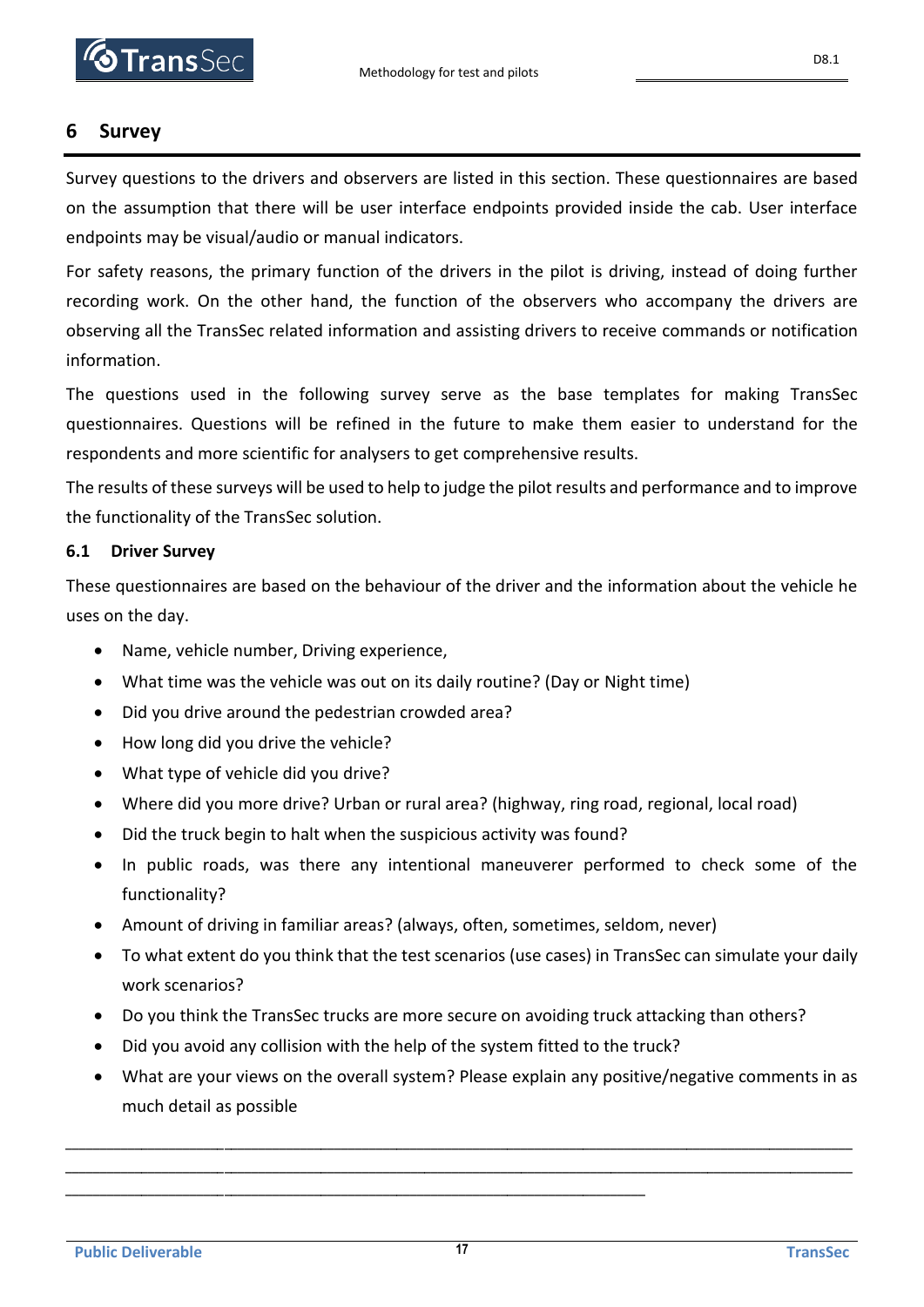

#### <span id="page-17-0"></span>**6.2 Observer Survey**

These questionnaires will be more concentrated on comparing the functionalities of the work packages and real-time experience.

- What was the climate conditions on the testing day? (temperature, humidity, rain)
- Were there any false detections?
- How frequently did the system generate a false alert?
- Are there any modifications to the system that you would recommend to enhance its performance?
- When using a TransSec system and driving in a wrong lane (e.g. bus lane, opposite direction, etc.) did you receive any response from the system?
- (WP2) If a TransSec navigation system is available, compared to the commercial products that you have used, how would you evaluate the accuracy of positioning?
- (WP3&4) If a TransSec navigation system is available, compared to the commercial products that you have used, is there more information like the surrounding pedestrian and traffic signs provided by it?
- (WP5) Is there any driving situation that is dangerous for other road users but ignored by the monitoring systems?
- (WP6, at the V2X receiving end) Can you clearly know the occurrence of an accident and gain relevant information about it through the V2X communication module?
- (WP7) To what extent do you think that the truck manoeuvred in time to avoid an accident?
- (Privacy) How concerned would you be about your privacy when driving a TransSec vehicle? (Very concerned; Moderately; Slightly; Not at all.)
- Approximately how many alerts did you receive today?
- Did you avoid any collision with the help of the system fitted to the truck?

\_\_\_\_\_\_\_\_\_\_\_\_\_\_\_\_\_\_\_\_\_\_\_\_\_\_\_\_\_\_\_\_\_\_\_\_\_\_\_\_\_\_\_\_\_\_\_\_\_\_\_\_\_\_\_\_\_\_\_\_\_\_\_\_\_\_\_\_\_\_\_\_\_\_\_\_\_\_\_\_\_\_\_\_

- Did all the features worked as expected?
- What are your views on the system overall, please explain any positive/negative comments in as much detail as possible

\_\_\_\_\_\_\_\_\_\_\_\_\_\_\_\_\_\_\_\_\_\_\_\_\_\_\_\_\_\_\_\_\_\_\_\_\_\_\_\_\_\_\_\_\_\_\_\_\_\_\_\_\_\_\_\_\_\_\_\_\_\_\_\_\_\_\_\_\_\_\_\_\_\_\_\_\_\_\_\_\_\_\_\_\_\_\_\_\_\_\_\_\_\_\_\_\_\_\_\_\_\_\_\_\_\_\_\_\_\_\_\_\_\_ \_\_\_\_\_\_\_\_\_\_\_\_\_\_\_\_\_\_\_\_\_\_\_\_\_\_\_\_\_\_\_\_\_\_\_\_\_\_\_\_\_\_\_\_\_\_\_\_\_\_\_\_\_\_\_\_\_\_\_\_\_\_\_\_\_\_\_\_\_\_\_\_\_\_\_\_\_\_\_\_\_\_\_\_\_\_\_\_\_\_\_\_\_\_\_\_\_\_\_\_\_\_\_\_\_\_\_\_\_\_\_\_\_\_